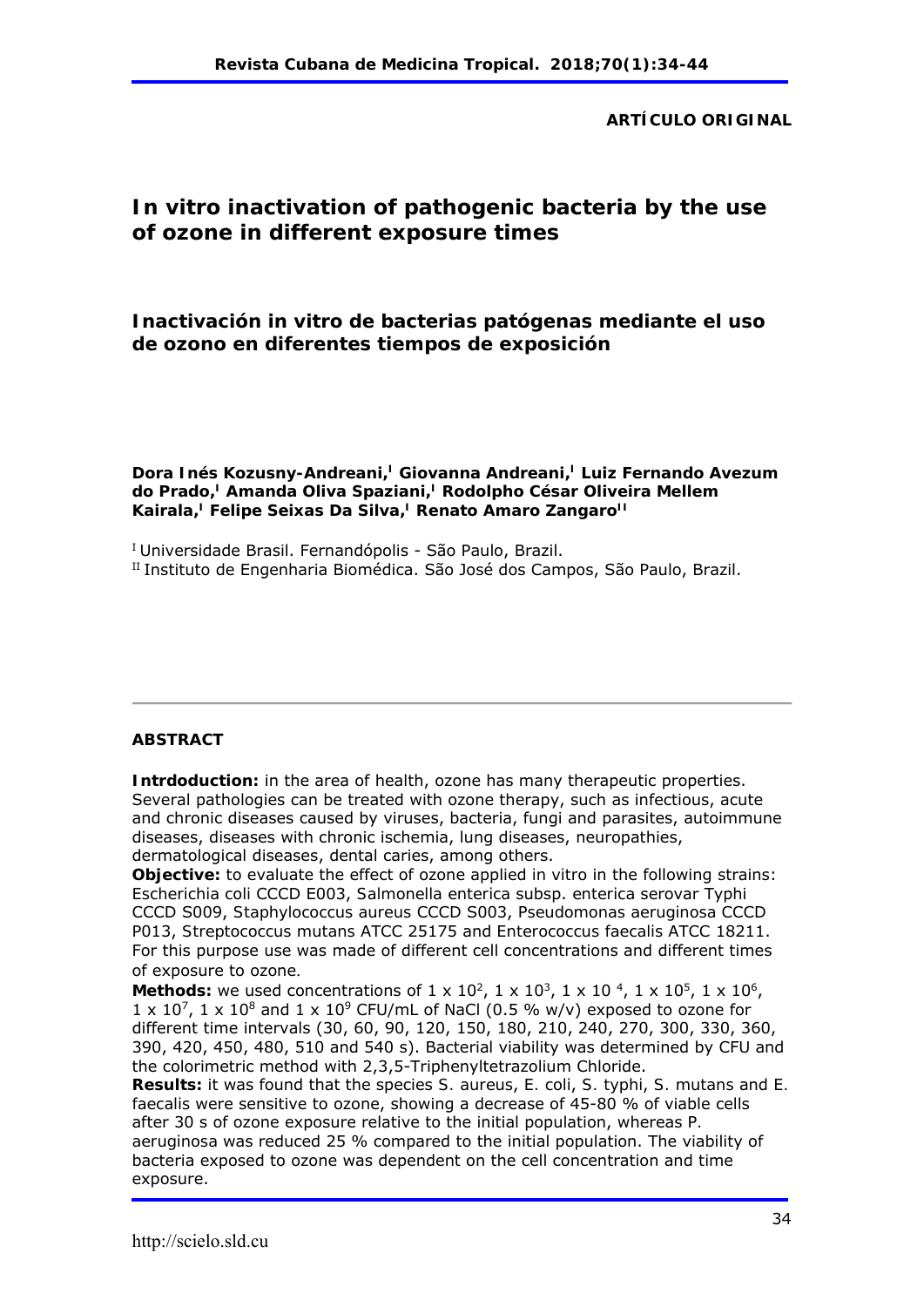**Conclusions:** ozone had a bactericidal effect on the bacteria used in this study and that this effect was proportional to the concentration of bacterial cells and the time of exposure to O3. The results show significant efficacy of ozone to control populations of pathogenic bacteria, providing relevant information for its use in different areas, but always taking into account the microorganism involved.

**Keywords:** ozone; bactericidal activity; cell viability; *in vitro.*

#### **RESUMEN**

**Introducción:** el ozono tiene muchas aplicaciones terapéuticas en la esfera de la salud. Algunas patologías pueden tratarse con ozonoterapia, entre ellas enfermedades infecciosas, agudas y crónicas causadas por virus, bacterias, hongos o parásitos, enfermedades autoinmunitarias, enfermedades con isquemia crónica, enfermedades pulmonares, neuropatías, enfermedades dermatológicas y caries dentales, entre otras.

**Objetivo:** evaluar el efecto del ozono aplicado *in vitro* sobre las siguientes cepas: *Escherichia coli* CCCD E003, *Salmonella enterica* subesp. *enterica* serovar Typhi CCCD S009, *Staphylococcus aureus* CCCD S003, *Pseudomonas aeruginosa* CCCD P013, *Streptococcus mutans* ATCC 25175 y *Enterococcus faecalis* ATCC 18211. Con este propósito se utilizaron diferentes concentraciones celulares y diferentes tiempos de exposición al ozono.

Métodos: utilizamos concentraciones de  $1 \times 10^2$ ,  $1 \times 10^3$ ,  $1 \times 10^4$ ,  $1 \times 10^5$ ,  $1 \times 10^6$ ,  $1 \times 10^7$ ,  $1 \times 10^8$  y  $1 \times 10^9$  UFC/mL de NaCl (0,5 % m/v) expuestas a ozono durante diferentes intervalos de tiempo (30, 60, 90, 120, 150, 180, 210, 240, 270, 300, 330, 360, 390, 420, 450, 480, 510 y 540 s). La viabilidad bacteriana se determinó mediante UFC y el método colorimétrico con cloruro de 2,3,5-trifeniltetrazolio. **Resultados:** se observó que las especies *S. aureus*, *E. coli*, *S. typhi*, *S. mutans* y *E. faecalis* eran sensibles al ozono, mostrando una disminución de 45-80 % de las células viables luego de una exposición de 30 s al ozono en comparación con la población inicial, mientras que la especie *P. aeruginosa* se redujo en un 25 % en comparación con la población inicial. La viabilidad de las bacterias expuestas al ozono dependió tanto de la concentración celular como del tiempo de exposición. **Conclusiones:** el ozono mostró tener un efecto bactericida sobre las bacterias utilizadas en el estudio, y ese efecto fue proporcional tanto a la concentración de las células bacterianas como al tiempo de exposición al O3. Los resultados demuestran la significativa eficacia del ozono para controlar poblaciones de bacterias patógenas, y ofrecen información relevante con vistas a su uso en diferentes áreas, pero siempre teniendo en cuenta el microorganismo en cuestión.

**Palabras clave:** ozono; actividad bactericida; viabilidad celular; *in vitro*.

### **INTRODUCTIÓN**

Ozone is a powerful oxidant much used in Europe and the United States, but little used in Brazil.<sup>1</sup> He became notorious in recent decades mainly due to its highly oxidative activity that characterizes it as a potentially biocidal agent to act on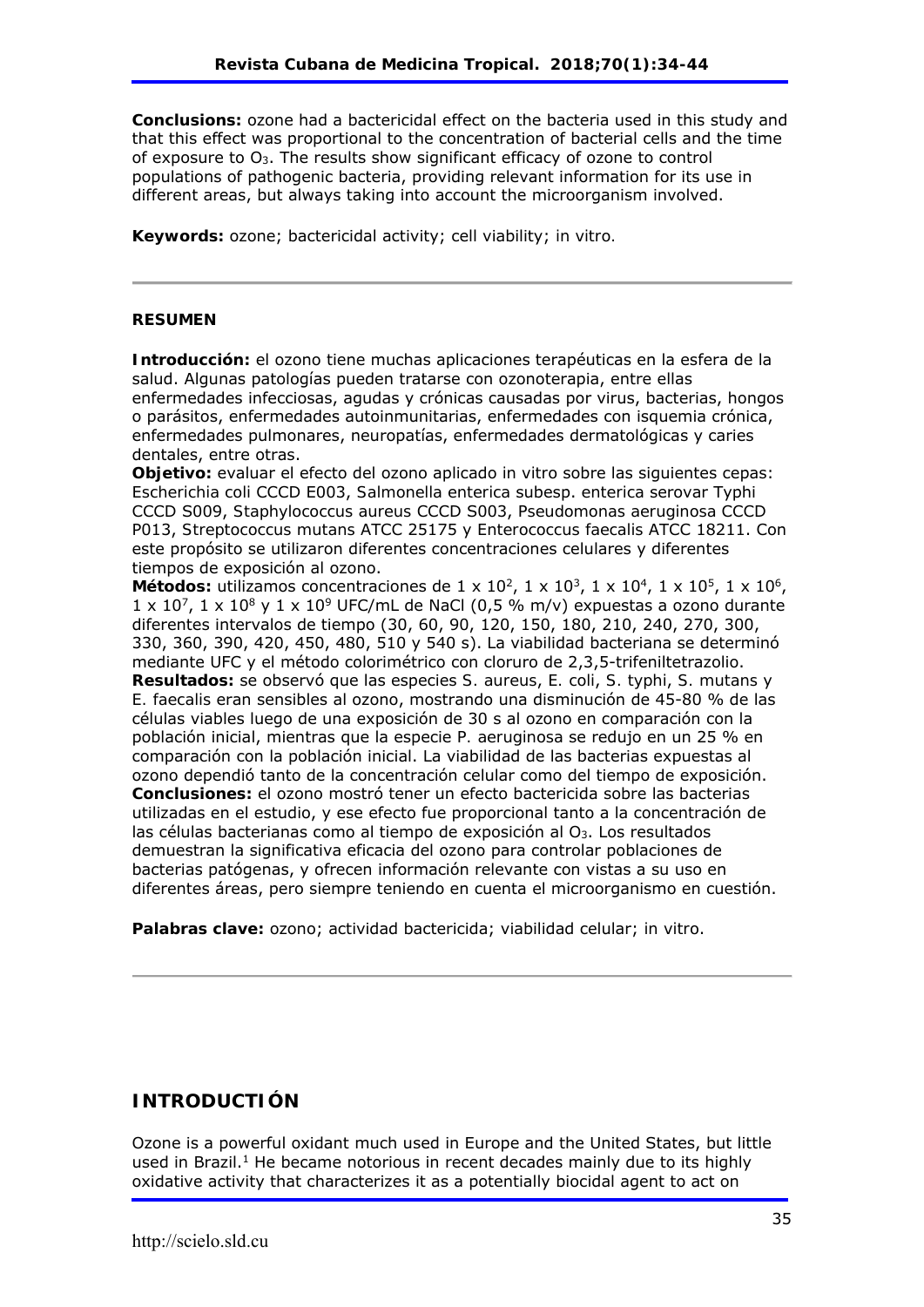bacteria, fungi, viruses and helminthes.<sup>2-5</sup> The primary action of ozone on microorganisms occurs on the cell wall, resulting from oxidation of glycopeptides, glycoproteins and amino acids, changing the permeability and causing its rapid lysis.5-7 By penetrating inside the cell, ozone recombines with elements promoting the oxidation of cytoplasmic amino acids and nucleic acids, resulting in cleavage with consequent cell death. 6,8-13

The oxidation and inactivation of bacteria by ozone are very fast, reaching different cellular constituents of non-specific manner. It can act on the purine and pyrimidine bases of nucleic acids of *Escherichia coli*.14 However, the sensitivity of bacteria to ozone is dependent on certain factors such as stage of growth and cell concentration, types of microorganisms, culture media, temperature, exposure time and ozone concentration, among others.<sup>5,10</sup>

Ozone has been used effectively in the food industry, $12-14$  water treatment, $11,15$ sewage treatment,<sup>16,17</sup> persistent drugs,<sup>18,19</sup> environment deodorization,<sup>20</sup> machine hemodialysis disinfection,<sup>21</sup> dental caries,<sup>22</sup> and in several health human and animal treatment.23-26

The use of ozone in the elimination of pathogenic microorganisms in different fields requires the development and implementation of controlled studies to determine specific dosages aiming to improve the techniques employed and the results obtained. The aim of this study was to evaluate the effectiveness of ozone in the inactivation of *Escherichia coli*, *Salmonella typhi*, *Pseudomonas aeruginosa*, *Staphylococcus aureus*, *Streptococcus mutans* and *Enterocococcus faecalis*, using *in vitro* model. For this purpose were used different cell concentrations and different times of exposure to ozone.

## **METHODS**

#### BACTERIAL STRAINS AND CULTURE MEDIA

Was used standard strains of *Escherichia coli* CCCD E003, *Salmonella enterica*  subsp. *enterica* serovar Typhi CCCD S009, *Staphylococcus aureus* CCCD S003, *Pseudomonas aeruginosa* CCCD P013 (CCCD-Collection of cultures CEFAR Diagnostic, Brazil), *Streptococcus mutans* ATCC 25175 and *Enterococcus faecalis* ATCC 18211 (American Type Culture Collection, Bioscan). The culture media used were Tryptic Soy Agar (TSA, Oxoid®, Cambridge, CB5 8BZ, UK) and tryptic soy broth (TSB, Oxoid®, Cambridge, CB5 8BZ, UK)

#### OZONE GENERATION

Ozone was produced by a reactor operating with corona effect (Ozone & Life), fed by pure oxygen. Ozone was generated with the constant flow concentration 4 mg/L. Ozonization of bacterial suspensions (1 000 mL) was performed in controlled temperature of 25 °C, using a gas diffuser connected to the reactor via silicon tube.<sup>27</sup>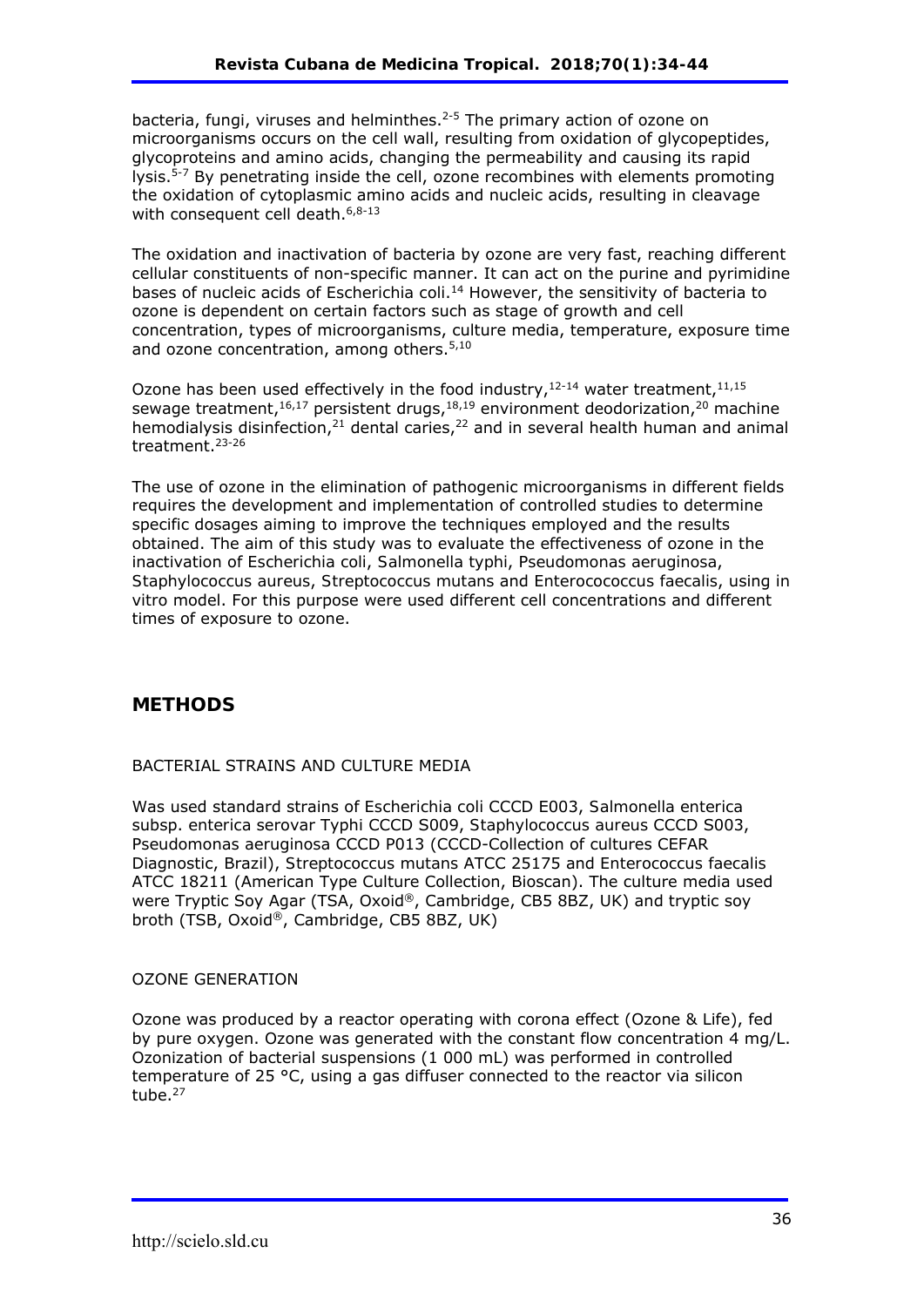#### BACTERIAL VIABILITY

The bacterial strains were grown in tryptic soy agar (TSA, Oxoid®) incubated at 37 °C for 24 h. A colony of each species was inoculated into 1000 mL of tryptic soy broth (TSB, Oxoid®) and incubated at 37 °C for 24 h. The initial bacterial density was determined by absorbance at 550 nm using McFarland standard (BioMerieux, Marcy-l'Etiole, France) which corresponds to a concentration of  $1.0 \times 10^8$  CFU / mL. For the ozone treatment, the cell density of cultures were adjusted to concentrations of  $1 \times 10^{-2}$ ,  $1 \times 10^{3}$ ,  $1 \times 10^{4}$ ,  $1 \times 10^{5}$ ,  $1 \times 10^{6}$ ,  $1 \times 10^{7}$ ,  $1 \times 10^{8}$  and  $1 \times 10^9$  CFU/mL solution of NaCl (0.5 % w/v). As a control (no ozone treatment) was used a sample of each bacterial species at a concentration of  $1 \times 10^6$  CFU/mL. The samples of 0.1 mL, untreated and treated with ozone were collected at different periods of time (0, 30, 60, 90, 120, 150, 180, 210, 240, 270, 300, 330, 360, 390, 420, 450, 480, 510 and 540 s),  $28$  and inoculated into tryptic soy agar and incubated at 37 °C for 24-48 h and then colonies were counted. In those same periods of time, in order to verify the inhibitory efficiency of ozone were withdrawn 1mL from the sample, aiming to confirm the presence of viable microorganisms. Each sample was added to 50 mL of the dye (2.3,5 - Triphenyltetrazolium Chloride (TTC , Merck KGaA , Darmstadt , Germany), to show the activity of the enzyme dehydrogenase, involved in the breathing process. Hydrogenation of TTC in living cells produces the triphenyl formazan, which is a red substance, stable and nondiffusible. It became possible to distinguish the live samples stained in red, from the inactive samples that remains in the same color.<sup>29</sup>

The experiment was repeated four times and then obtained the average CFU/mL and percentage of cell viability for each time interval.

#### STATISTICAL ANALYSIS

The results were expressed as the means  $\pm$  SD of three independent measurements for each experiment. The statistical evaluations were performed using the statistic- al software SPSS ver. 10. Significance was defined as a P value  $< 0.05.$ 

### **RESULTS**

The bacterial viability was assessed by the methods of counting colonies on plates and color changing using the dye 2.3.5 triphenyl tetrazolium chloride (TTC). It was found that both methods were effective in determining the effect of ozone in bacteries, differing between them the period of time to obtain the results. Using the TTC we can get results in 10 min to *Staphylococcus aureus* CCCD S003, *Streptococcus mutans* ATCC 25175 and *Enterococcus faecalis* ATCC 18211. The reaction occurred in 20 min when evaluated*Escherichia coli* CCCD E003, *Salmonella typhi* CCCD S009 and *Pseudomonas aeruginosa* CCCD P013. The CFU counts occurred 24 h after inoculation on tryptic soy agar and incubated at 37 °C. The results obtained from the same cell bacterial dilution and periode of ozonization were analyzed by the two methodologies and proved be consistent among them, indicating that the no bacteries growth in Petri dishes was accompanied by no color change of the medium contained in tubes. The standard optical density for the TTC was obtained from different concentrations of bacteria (Fig. 1), showing an exponential increase in optical density as a function of increasing concentration of bacteria, fitted by a third order polynomial. It was observed that different bacteria showed no significant change in this pattern. TTC dye has determined qualitatively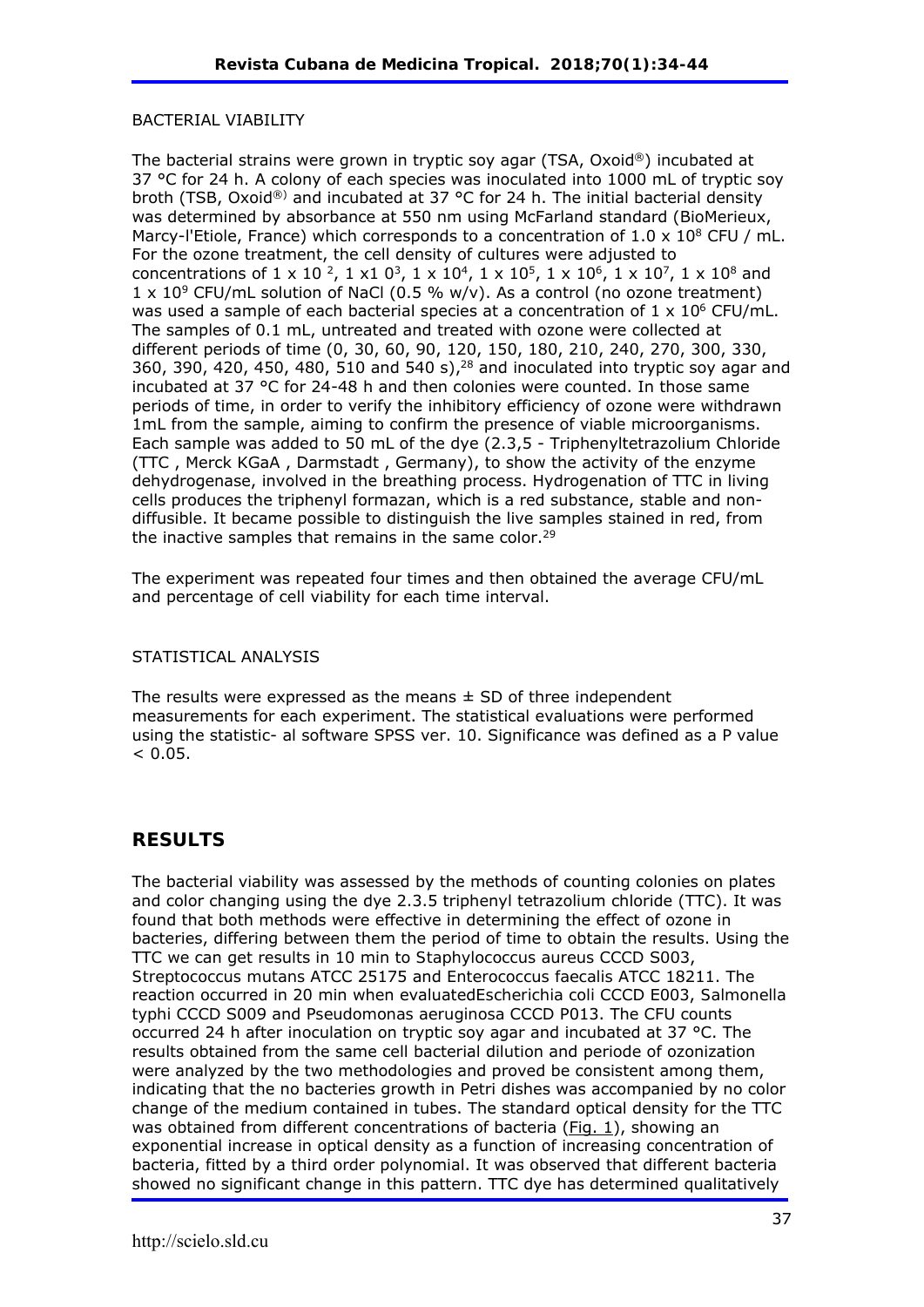(living cells/dead cells) cell viability after treatment with ozone in a short period of time.In 10 m was possible to obtain effective results of ozonation on *E. coli*, *S. aureus*, *S. mutans*, *P. aeruginosa* and in 20 min on *S. typhi* and *E. faecalis*.



Y =  $0.43092 + 0.38989$  X-0.11136 X<sup>2</sup>+0.01053 X<sup>3</sup>



The counts of CFU provided quantitative data on the viable cells relative to the initial number of each dilution, but was required 24 h to obtain the results. Both methods are effective for evaluation of the ozone effect on bacteria and the use of each one depends on the purpose of the study.

Inactivation of different bacterial species after action of ozone showed dependence on cell concentration and exposure time as shown in figure 2. The results showed that the strains of *Staphylococcus aureus* CCCD S003, *Escherichia coli* E003 CCCD, *Streptococcus mutans* ATCC 25175 and *Enterococcus faecalis* ATCC 18211 were sensitive to the effect of ozone like shows the figures 2A, 2B, 2E e 2F, indicating that inactivation cell varied according to the initial bacterial concentration. It took 60 s exposure to ozone at a concentration of 10 2 CFU/mL for *S. aureus* and *E. faecalis* were completely inactivated. For the same concentration, *E. coli* and *S. mutans* demanded 90 and 120 s respectively for total inactivation. With increasing bacteria concentration of the samples, ozone exposure time required for complete inactivation was also increased. Using  $10^9$  CFU/mL, 390 s were required for complete inactivation of *S. mutans* and *S. aureus*, and 450 s for the complete inactivation of *E. coli* and *E. faecalis*.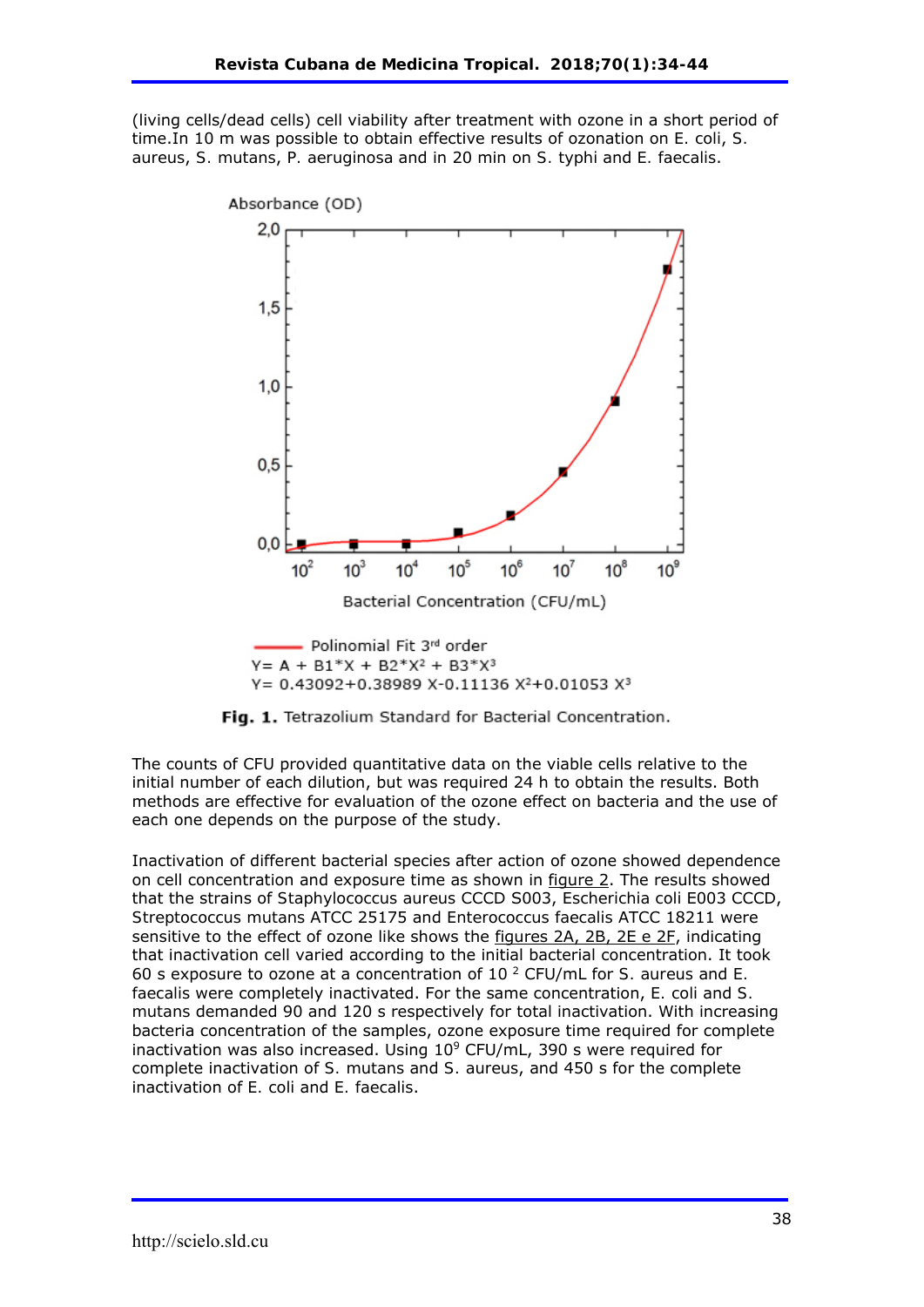The species *Salmonella* typhi CCCD S009 (Fig. 2, C) and *Pseudomonas aeruginosa* CCCD P013 (Fig. 2, D), showed a relatively lower response to ozone, requiring longer periods of exposure to ozone to inactivate completely their species. Was required 510 s to completely inactivate the *S. typhi* concentration of 108 UFC/mL, whereas concentration of  $10^9$  CFU/mL remained still 15 % viable bacteria as shown in figure 2, C.

Inactivation of 102 CFU/mL of *P. aeruginosa* occurred after 270 s of exposure to ozone, and demanded 510s to inactivate completely  $10<sup>6</sup>$  CFU/mL. After exposing to ozone concentrations of  $10^7$ ,  $10^8$  and  $10^9$  for 540 s respectively remain viable, 6, 20 and 30 % of cells (Fig.2, D)

For bacterial concentrations ranging from  $10^{2}-10^{9}$  CFU/mL and exposure to ozone by 510 s at 4 mg/L, allows completely inactivate species (2A) *Staphylococcus aureus* CCCD S003, (2B) *Escherichia coli* CCCD E003, (2E) *Sptreptococcus mutans* ATCC 25175 and (2F) *Enterococcus faecalis* ATCC 18211.



Fig. 2. Comparison of the effects of ozone exposure on cell viability. Six strains of bacteria were exposed to ozone at 4 mg/L for a period of 0-540 s. The data represent the mean values of the percentage of bacterial survival. (A) Staphylococcus aureus CCCD 5003, (B) Escherichia coli CCCD E003, (C) Salmonella typhi CCCD S009, (D) Pseudomonas aeruginosa CCCD P013, (E) Sptreptococcus mutans ATCC 25175, (F) Enterococcus faecalis ATCC 18211.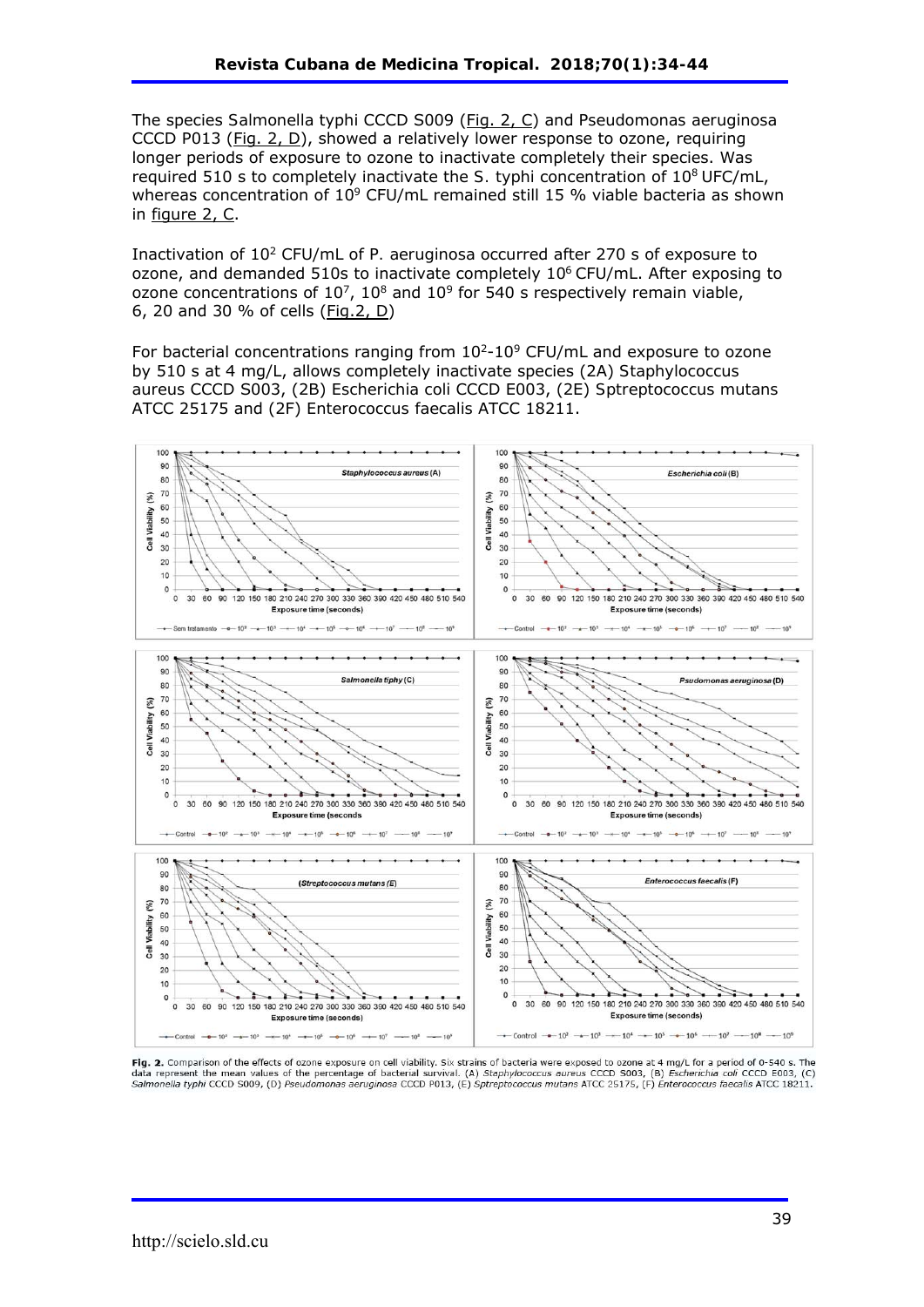# **DISCUSSIÓN**

The bacteria used in this study are generally micro-organisms involved in infectious diseases or as contaminants of medical equipment and hospital environments. In addition to the involvement of these microorganisms in infectious diseases in recent years been isolated multiresistant bacteria to different antibiotics, making complicated the treatment of infected persons. $30,31$  These problems led to numerous studies in the search for alternative treatments for the control of bacterial infections. This study evaluated the effect of ozonization on *S. aureus*, *E. coli*, *S. typhi*, *P. aeruginosa*, *S. mutans* and *E. faecalis*, checking cell viability at different periods of time, using the colorimetric tetrazolium (TTC) and CFU counts on plates. The results obtained by the colorimetric tetrazolium to verify the viability of bacterial species evaluated were confirmed by the counts, showing the efficiency of the method. The tetrazolium colorimetric test as described by Sylvester<sup>29</sup> is an established method for determining the number of viable cells in proliferation and cytotoxicity studies. The assay provides a rapid, convenient, economical and thus has become a very popular technique for qualify viable cells in culture, providing reliable data.

Ozone is a powerful biocidal agent, capable of inactivating innumerable microorganisms including Gram-negative and Gram-positive sporulated forms vegetative cells, spores, fungal or viral capsids, severely reducing the populations in a short exposure time.<sup>2-6</sup> The reduction or inactivation of microbial population depends on ozone concentration, time of application and the micro-organisms involved.<sup>3,6,21</sup>

The results show that ozone inactivation of the bacterial species studied depends on the species and their concentration and exposure time to the gas (Fig. 2, A, B, C, D, E, F), showing to be effective for both, Gram-positive and Gram-negative species. there were significant differences between the bacterial strains and exposure times ( $p$ < 0.05). Similar results were obtained by Thanomsub<sup>28</sup> evaluating the Gram-negative (*E. coli* and *Salmonella*) and gram positive bacteria (*S. aureus* and *Bacillus subtilis*). These authors found that the effectiveness of ozone depends on the bacterial concentration and exposure time, and when evaluated by scanning electron microscopy observed damage and deformity in the wall of the bacteria treated with ozone, and no change was observed in the structures of control samples without exposure to the gas. *Prabakaran*32 also show that ozone was effective for inactivating *E. coli*, *S. typhi*, and *Pseudomonas fluorescens*.

Cells of *S. aureus*, *E. coli*, *S. typhi*, *S. mutans* and *E. faecalis* at a concentration of  $1x10<sup>2</sup>$  UFC/ml were highly sensitive to ozone, showing a decrease of viable cells ranging from 45 to 80 % (Fig. 2, A, B, C, D, E, F) for the first 30 min of exposure to the gas, whereas *P. aeruginosa* in the same condition decreased by only 25 % of the initial population (Fig. 2, D). The results obtained for *P. aeruginosa* is probably related to the characteristics of bacterial species that has the ability to survive in poor nutrient and grow in water with low solids and dissolved organic compounds.<sup>33</sup>

Studies have shown variation in the sensitivity of the different microorganisms when exposed to ozone, and the temperature variation can be responsible for this effect, because the increase of temperature reduces the stability and solubility of the gas. $8,30,34$  In order to ensure reproducibility of the results, this study was conducted in an environment with controlled temperature at 25 °C. The culture medium was standardized for all bacteria, which were subjected to the same exposure time and concentration of ozone.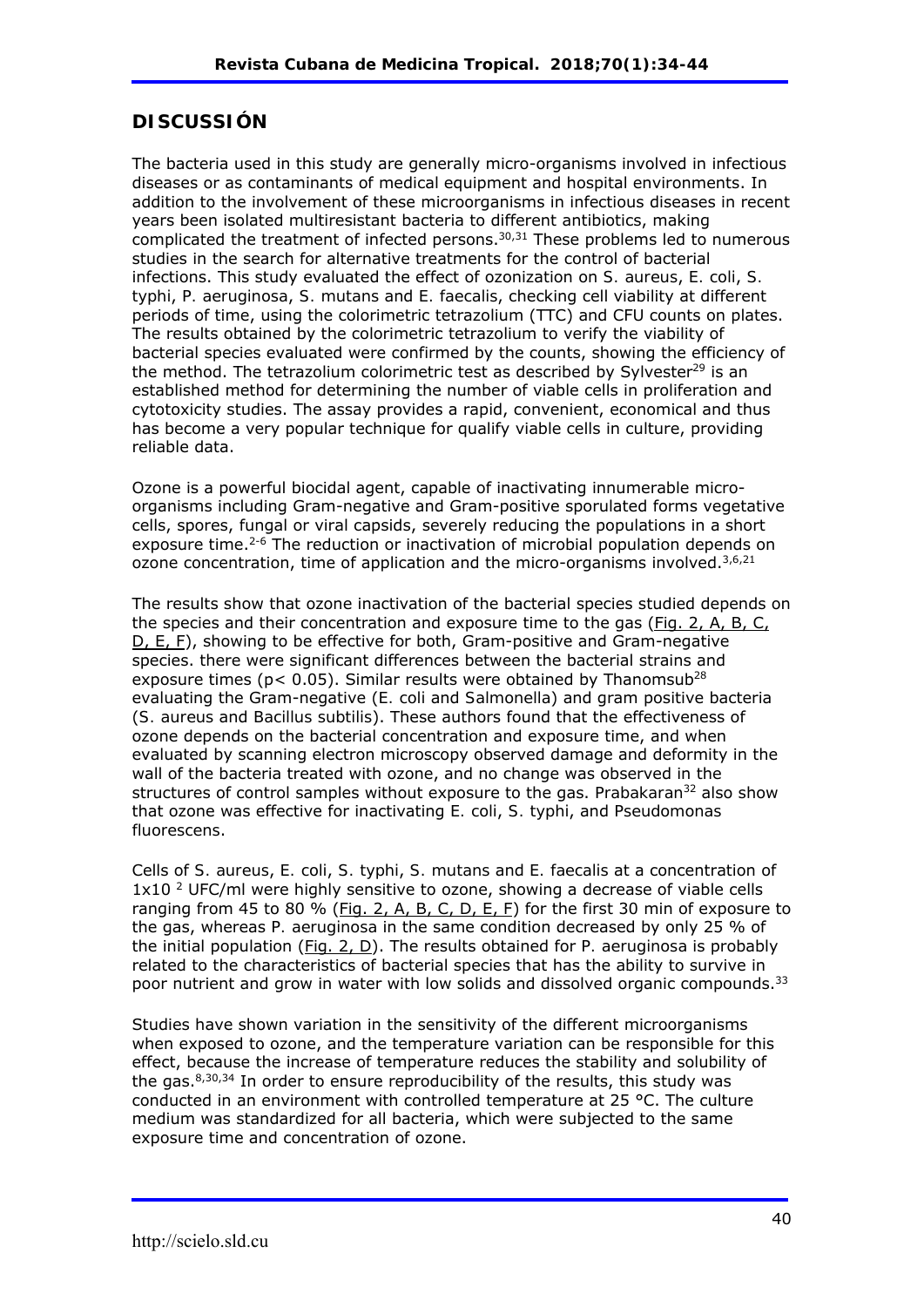The results showed that ozone was effective in reducing the population of *Staphylococcus aureus* CCCD S003, *Escherichia coli* CCCD E003, *Salmonella typhi* CCCD S009, *Pseudomonas aeruginosa* CCCD P013, *Sptreptococcus mutans* ATCC 25175, *Enterococcus faecalis* ATCC 18211, leading to the conclusion that ozone had a bactericidal effect on the bacteria and that this effect was proportional to the concentration of bacterial cells and the time of exposure to O3.

### **BIBLIOGRAPHIC REFERENCES**

1. Souza JB, Daniel LA. Inactivation of indicator microorganisms *Escherichia coli, Clostridium perfringens* and coliphages using ozone. Ambiência - Rev Setor Ciên Agr Ambient. 2008 [citado 2 Feb 2016];4:265-73. Disponible en: http://www.revistas.unicentro.br/index.php/ambiencia/issue/archive

2. Oliveira AF, Mendes HJ. Clinical applications of ozone in dentistry. Rev Saúde Com. 2009 [citado 12 Feb 2016];5:128-40. Disponible en: http:**//**www.uesb.br/revista/rsc/v5/v5n2a06.pdf

3. Martins CC, Kozusny-Andreani DI, Mendes ECB. Ozônio no controle de microorganismos em resíduos de serviços de saúde. Rev Baiana Enferm. 2015;29(4):318-29. doi.org/10.18471/rbe.v29i4.13678

4. Bocci V, Zanardi I, Travagli V. Ozonization of human HIV-infected plasmas for producing a global vaccine: How HIV-patients may help fight the HIV pandemia. Virulence. 2010;1:215-7. doi.org/10.4161/viru.1.3.11830

5. Chuajedton A, Aoyagi H, Uthaibutra J, Pengphol S, Whangchai K. Inactivation of *Escherichia coli* O157:H7 by treatment with different temperatures of micro-bubbles ozone containing water. Int Food Res J. 2017 [citado 2 Feb 2016];24(3):1006-10. Disponible en: http://www.ifrj.upm.edu.my

6. Zhang YQ, Wu QP, Zhang JM, Yang XH. Effects of ozone on membrane permeability and ultrastructure in *Pseudomonas aeruginosa*. J Appl Microbiol. 2011;111:1006-15. doi: 10.1111/j.1365-2672.2011.05113.x

7. Silva SB, Luvielmo MM, Geyer MC, Prá I. Potential use of ozone in the food processing. Semina: Ciênc Agr. 2011;32:659-82. doi.org/10.54333/1679- 0359.2011v32n2p659

8. Kumar A, Bhagawati S, Tyagi P, Kumar P. Current interpretations and rationale of the ozone usage in dentistry: a systemic review of literature. Eur J Gen Dent. 2014;3(3):175-80. doi**:** 10.4103/2278-9626.141658

9. Alwi NA, Ali A. *In vitro* and microscopic analysis of ozone fumigation effects on *Salmonella typhimurium* and *Listeria monocytogenes*. Acta Hortic. 2013;1012:1247-54. doi: 10.17660/ActaHortic.2013.1012.168

10. Tordiglione P, Araimo Morselli FSM, Scarpa I, Puggioni G, Mancini I, Rosa G, et al. *In Vitro* Evaluation of Ozone Activity on Recent Clinically Isolated Bacterial Strains. Adv Microbiol. 2014;4:106-15. doi:10.4236/aim.2014.42015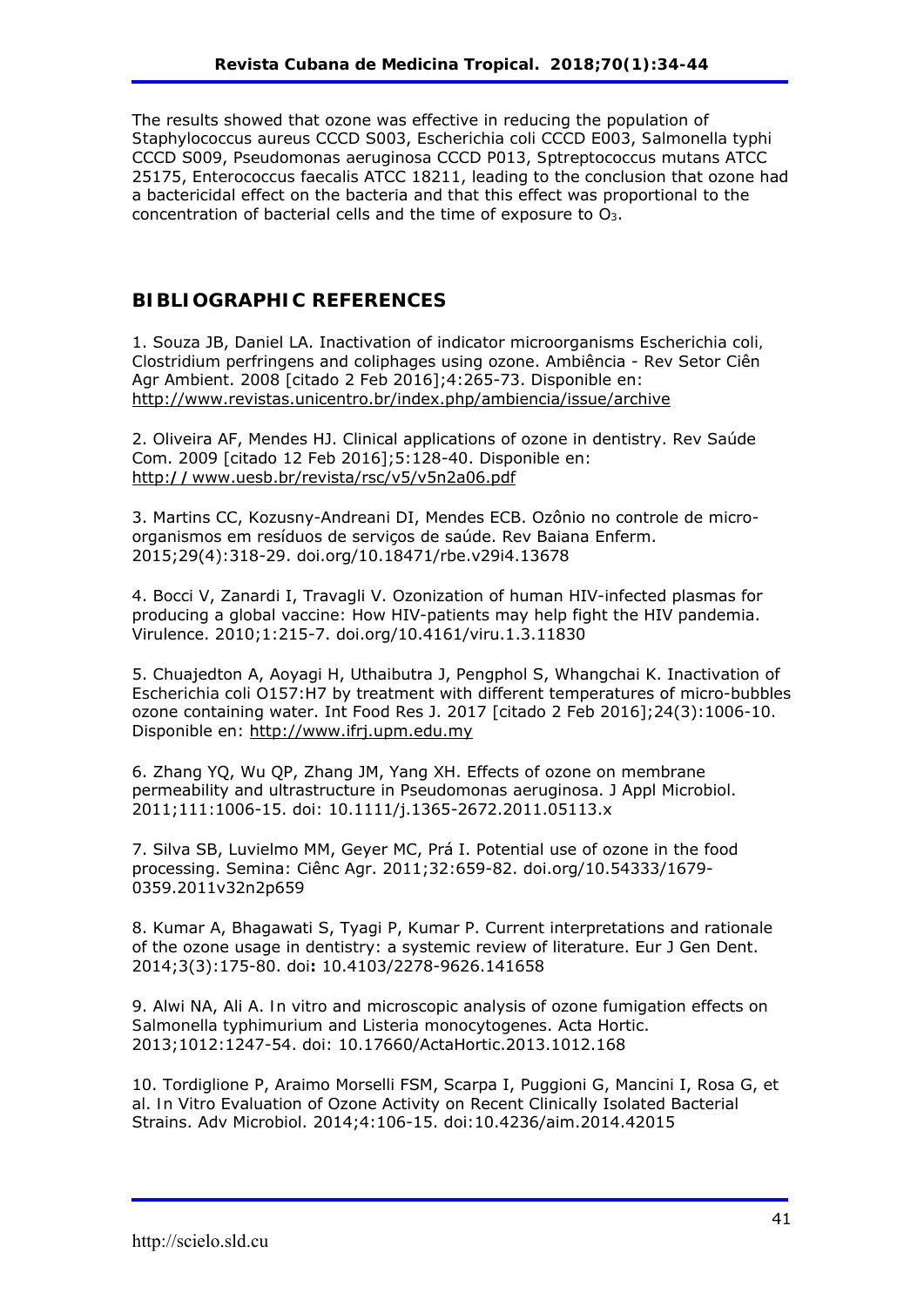11. Lapolli FR, Santos LF, Hassemer MEN, Aisse MM, Pivelli RP. Wastewater disinfection by ozonation. In: Gonçalves RF, ed. Disinfection of wastewater, removal of harmful organisms and pathogens: application for productive purposes such as agriculture, aquaculture and hydroponics. 2003. Vitória: PROSAB; p. 169- 208.

12. Christ D, Savi GD, Scussel VM. Effectiveness of Ozone Gas Application Methods against Combined Multi-Contaminants in Food. Food Public Health. 2017;7(3):51- 58. doi: 10.5923/j.fph.20170703.01

13. Trindade MA, Kushida MM, Montes Villanueva ND, dos Santos Pereira DU, de Oliveira AE. Comparison of ozone and chlorine in low concentrations as sanitizing agents of chicken carcasses in the water immersion chiller. J Food Prot. 2012;75:1139-43. doi: 10.4315/0362-028X.JFP-11-288

14. Brodowska AJ, Śmigielski K, Nowak A, Czyżowska A, Otlewska A. The Impact of Ozone Treatment in Dynamic Bed Parameters on Changes in Biologically Active Substances of Juniper Berries. PLoS ONE. 2015;10(12):e0144855. doi:10.1371/journal.pone.0144855

15. Pisarenko AN, Stanford BDD, Gerrity D, Snyder SA. Effects of ozone and ozone/peroxide on trace organic contaminants and NDMA in drinking water and water reuse applications. Water Res. 2012;46:316-26. doi: 10.1016/j.watres.2011.10.021

16. Rosenblum J, Ge C, Bohrerova Z, Yousef A, Lee J. Ozonation as a clean technology for fresh produce industry and environment: sanitizer efficiency and wastewater quality. J Appl Microbiol. 2012;113:837-45. doi: 10.1111/j.1365- 2672.2012.05393.x

17. Wu D, Yang Z, Wang W, Tian G, Xu S, Sims A. Ozonation as an advanced oxidant in treatment of bamboo industry wastewater. Chemosphere. 2012;88:1108-13. doi: 10.1016/j.chemosphere.2012.05.011

18. Almeida E, Assalin MR, Rosa MA, Durán N. Tratamento de efluentes industriais por processos oxidativos na presença de ozônio. Quím. Nova. 2004;27:818-24. doi.org/10.1590/S0100-40422004000500023

19. Fedorova G, Grabic R, Nyhlen J, Järhult JD, Söderström H. Fate of three antiinfluenza drugs during ozonation of wastewater effluents - degradation and formation of transformation products. Chemosphere. 2016;150:723-30. doi: 10.1016/j.chemosphere.2015.12.051.

20. Domeño C, Rodríguez-Lafuente A, Martos JM, Bilbao R, Nerín C. VOC removal and deodorization of effluent gases from na industrial plant by photo-oxidation, chemical oxidation and ozonization. Environ Sci Technol. 2010;1(44):2585-91. doi: 10.1021/es902735g

21. Canada MLM, Abelan US, Zangaro RA, Kozusny-Andreani DI, Yamazaki RFC. Effectiveness of ozonated water in the reprocessing of blood dialyzers. Braz J Biom Eng. 2014;30(3):215-19. doi: doi.org/10.1590/rbeb.2014.021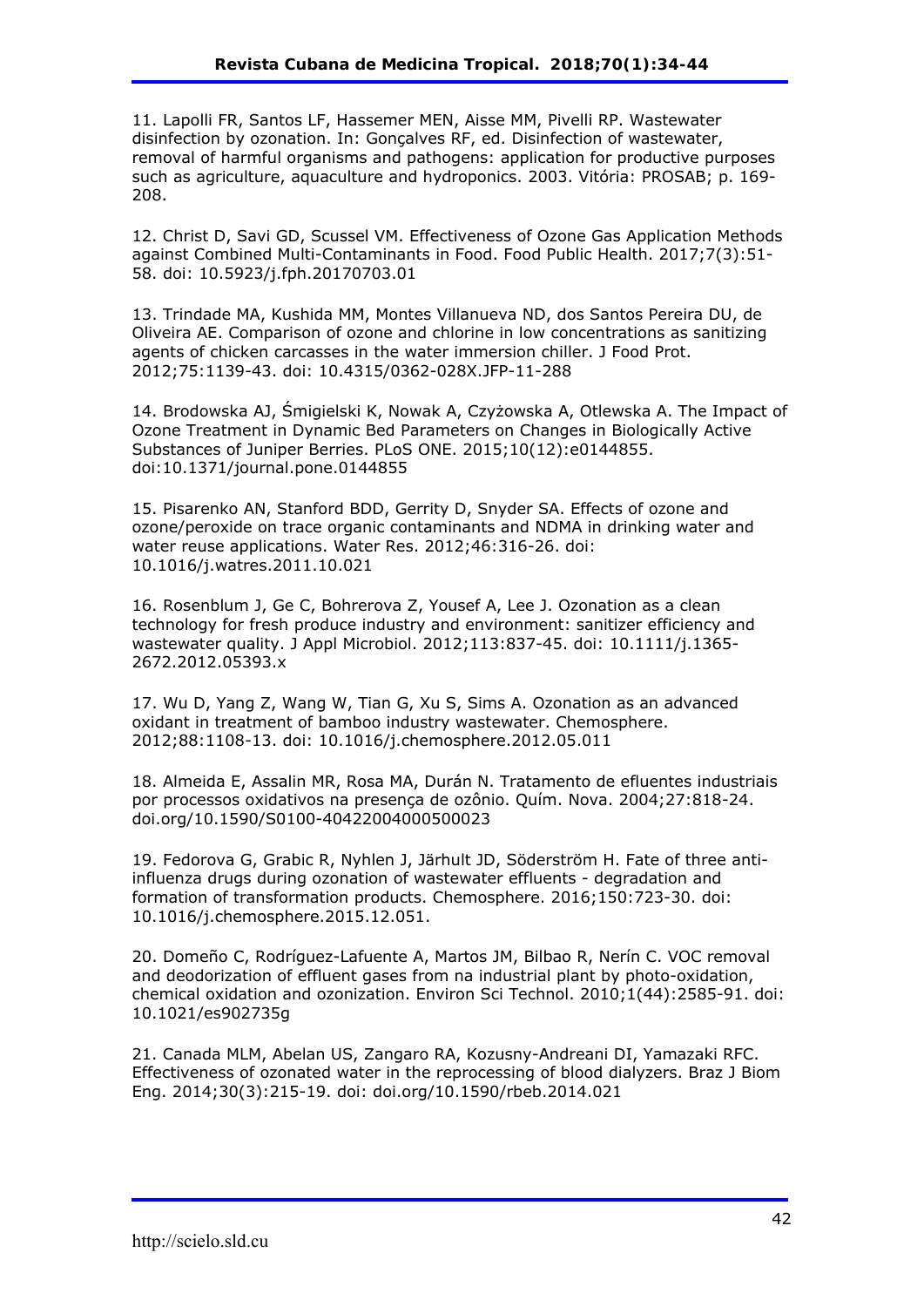22. Burke FJ. Ozone and caries: a review of the literature. Dent Update. 2012 [citado 22 Abr 2016];39:271-78. Disponible en: https://www.ncbi.nlm.nih.gov/pubmed/22774691

23. Calunga JL, Paz Y, Menéndez S, Martínez A, Hernández A. Rectal ozone therapy for patients with pulmonary emphysema. Rev Med Chil. 2011; 139:439-47. doi: /S0034-98872011000400004

24. Wainstein J, Feldbrin Z, Boaz M, Harman-Boehm I. Efficacy of ozone-oxygen therapy for the treatment of diabetic foot ulcers. Diabet Technol therapeut, 2011;13:1255-60. doi: 10.1089/dia.2011.0018

25. Martínez-Sanches G, Delgado-Roche L, Díaz-Batista A, Pérez-Davison G, Re L. Effects of ozone therapy on haemostatic and oxidative stress index in coronary artery disease. Eur J Pharmacol. 2012;691:165-72. doi: 10.1016/j.ejphar.2012.07.010

26. Tiwari S, Avinash A, Katiyar S, Aarthi Iyer A, Jain S. Dental applications of ozone therapy: A review of literature. Saudi J Dent Res. 2017;8(1-2):105-11. http://dx.doi.org/10.1016/j.sjdr.2016.06.005

27. Tormin SC, Navarini A, Almeida JCOF, Travassos LHR, Negri MVG, Silva RA. Análise do efeito bactericida do ozônio sobre bactérias multirresistentes. Arq Med Hosp Fac Cienc Med Santa Casa São Paulo, 2016 [citado 2 Feb 2016];61:138-4. Disponible en: http://www.fcmsantacasasp.edu.br

28. Thanomsub B, Anupunppisit V, Chanphetch S, Watcharachaipong T, Poonkhum R, Srisukonth C. Effects of ozone on cell gowth and structurall changes in bacteria. J Gen Appl Microbiol. 2002 [citado 22 Abr 2016];48:193-9. Disponible en: https://www.ncbi.nlm.nih.gov/pubmed/12469318

29. Sylvester PW. Optimization of the tetrazolium dye (MTT) colorimetric assay for cellular growth and viability. Meth Mol Biol*.* 2011;716:157-68. doi: 10.1007/978-1- 61779-012-6\_9

30. Ferreira H, Lala ERP. *Pseudomonas aeruginosa*: An alert to the professionals of health. Rev Panam Infectol. 2010 [citado 2 Feb 2016];12:44-50. Disponible en: http:// www.revistaapi.com/wp-content/uploads/2014/03/API\_02\_10\_G.pdf

31. Magiorakos AP, Srinivasan A, Carey RB, Carmeli Y, Falagas ME, Giske CG, et al. Multidrug-resistant, extensively drug-resistant and pandrug-resistant bacteria: an international expert proposal for interim standard definitions of acquired resistance. Clin Microbiol Infect. 2012;18:268-81. doi: 10.1111/j.1469-0691.2011.03570.x

32. Prabakaran M, Tamil Selvi S, Merinal S, Panneerselvam A. Effect of ozonation on pathogenic bacteria. Adv Appl Sci Res. 2012 [citado 2 Feb 2016];3:299-302. Disponible en: http://www.pelagiaresearchlibrary.com

33. Guerra NMM, Otenio MH, Silva MEZ, Guilhermetti M, Nakamura CV, Ueda-Nakamura T, et al. Occurrence of *Pseudomonas aeruginosa* in drinking water. Acta Sci Biol Sci. 2008;28:13-8. doi: 10.4025/actascibiolsci.v28i1.1053